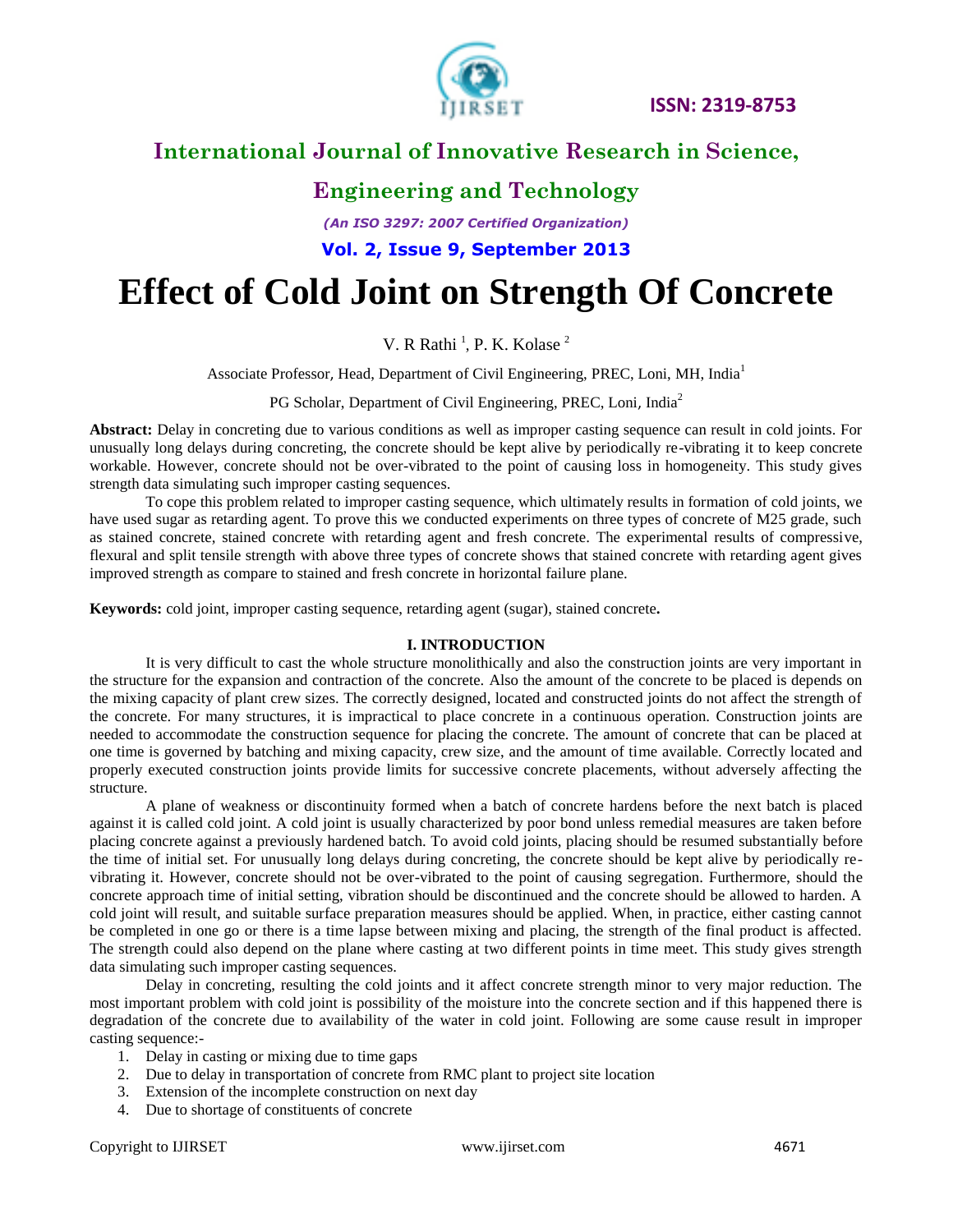

# **International Journal of Innovative Research in Science,**

### **Engineering and Technology**

*(An ISO 3297: 2007 Certified Organization)*

#### **Vol. 2, Issue 9, September 2013**

#### **II. EXPERIMENTAL STUDIES**

#### **A. Material Properties**

**Cement**: (OPC53 grade) Cement which used during whole casting was from same batch and properties of the cement used are shown in Table 1.

| I avie 1. Froperties of ordinary Fortiand centent |                                                                |                                                 |  |  |  |
|---------------------------------------------------|----------------------------------------------------------------|-------------------------------------------------|--|--|--|
| Sr.No.                                            | <b>Test</b>                                                    | Result                                          |  |  |  |
|                                                   | Standard consistency                                           | 32%                                             |  |  |  |
| $\mathfrak{D}$                                    | Compressive strength $(N/mm^2)$<br>3 days<br>7 days<br>28 days | $23.36N/mm^2$<br>$45.08N/mm^2$<br>$65.24N/mm^2$ |  |  |  |
| 3                                                 | Initial setting time                                           | 75 minutes                                      |  |  |  |
| 4                                                 | Final setting time                                             | 210 minutes                                     |  |  |  |
| 5                                                 | Specific gravity                                               | 3.15                                            |  |  |  |
| 6                                                 | Fineness of cement                                             | 3%                                              |  |  |  |

Table 1: Properties of ordinary Portland cement

Following the methods prescribed in the Indian standard code, the mix proportioning for M25 grade concrete was worked out.

#### **Retarding Agent**

Retarding agents means the admixture which delay the hydration of cement i.e. increases the setting time. In this project we use the sugar as a retarding agent and the amount of sugar is 0.1% due to which the initial setting time increase up to 195 minutes and final setting time is increase up to 315 minutes. And the above table (table 1) indicates the data for the IST and FST without sugar.

#### **Casting procedure:-**

Before the casting, the oiling to the surface of the mould is carried out. This is done for to avoid the bonding between concrete and the inner surface of the mould. Now the following are the procedure used during fresh concreting, stain concreting and stain concreting with retarding agent.

#### **Stain Concrete:-**

The mix is cast immediately after the mixing but only the half of the mould is fill and the remaining half mould is fill with the same concrete is fill after the times laps of 45 min., 75 min., 120 min. and 180min. The times delay in casting is to be done to study the behavior for the joints under compressive ,split tensile and flexural strength.

#### **Fresh Concrete**

The specimen for the fresh concrete is produced by the preparing fresh concrete for half mold. And for the remaining half filling of the mould the concrete is prepared (i.e. freshly mix) with the times laps of 45min, 75min, 120min and 180min. i.e. Fresh concrete is mix for each mold having the times gap as mention above.

The main difference between the stained concrete and fresh concrete is the stained concrete is totally mix for the total no. of mould in single stage and fill that concrete in times laps and the fresh concrete the new concrete is prepared for every times laps every time.

The waterproof thin paces of plywood is used for the producing the joint surface. The three main types of the joints are vertical, diagonal and horizontal (Fig.1)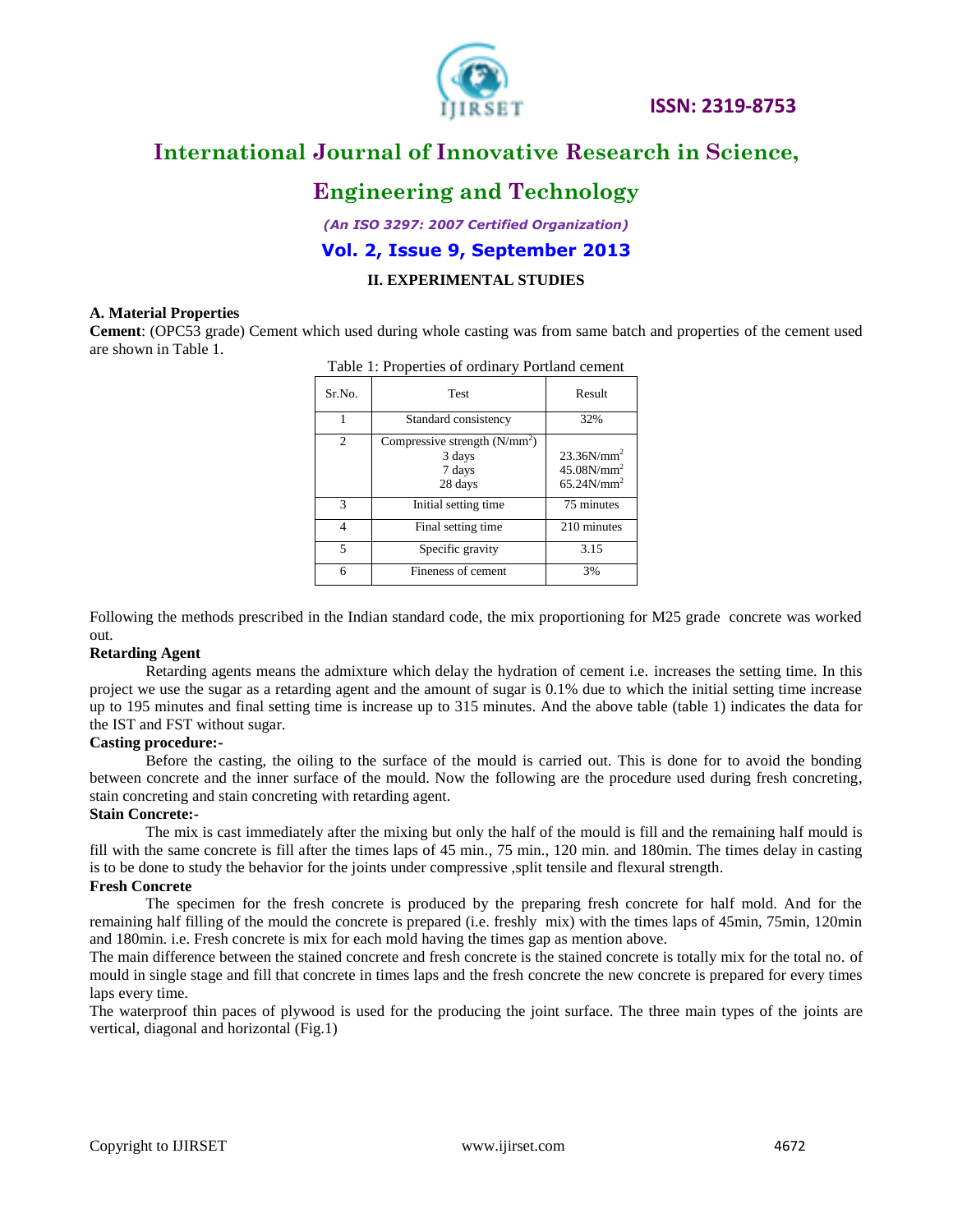

# **International Journal of Innovative Research in Science,**

### **Engineering and Technology**

*(An ISO 3297: 2007 Certified Organization)* **Vol. 2, Issue 9, September 2013**



Fig 1 Step by step procedure of casting of vertical failure, diagonal failure and horizontal failure plane.

#### **B. Hard concrete test result and graphs:**

Testing of hardened concrete plays an important role in controlling and confirming the quality of cement concrete work. Tests are made by casting cubes, beams and cylinder from the actual concrete. The samples are tested for compressive, split tensile and flexural strength for 3days, 7days and 28 days.

| Sr.           | Time<br>lag, | Compressive strength of concrete, $N/mm^2$ |          |          |            |  |
|---------------|--------------|--------------------------------------------|----------|----------|------------|--|
|               |              | Full<br>cube                               | Diagonal | Vertical | Horizontal |  |
| No            | (min)        |                                            | Failure  | Failure  | Failure    |  |
|               |              |                                            | Plane    | Plane    | Plane      |  |
|               |              | 34.84                                      | 34.84    | 34.84    | 34.84      |  |
| $\mathcal{D}$ | 45           | 34.5                                       | 33.67    | 34.01    | 34.3       |  |
| 3             | 75           | 33.45                                      | 31.79    | 32.23    | 32.57      |  |
|               | 120          | 32.45                                      | 30.46    | 30.2     | 31.84      |  |
| 5             | 180          | 31.45                                      | 28.71    | 30.8     | 30.91      |  |

Table 4. Test results for compressive strength of stained normal Table 5. Test results for flexural strength fresh M25 grade concrete concrete with retarding agent

| Sr | Time  | Compressive strength of concrete, $N/mm^2$ |          |          |            |  |
|----|-------|--------------------------------------------|----------|----------|------------|--|
|    | lag,  | Full                                       | Diagonal | Vertical | Horizontal |  |
| No | (Min) | cube                                       | Failure  | Failure  | Failure    |  |
|    |       |                                            | Plane    | Plane    | Plane      |  |
|    |       | 35.53                                      | 35.53    | 35.53    | 35.53      |  |
| 2  | 45    | 37.46                                      | 36.56    | 36.85    | 36.93      |  |
| 3  | 75    | 41.79                                      | 37.65    | 37.8     | 38.67      |  |
|    | 120   | 44.76                                      | 38.52    | 39.84    | 40.47      |  |
| 5  | 180   | 48.36                                      | 41.13    | 42.74    | 45.53      |  |

Table 6. Test results for flexural strength of stained normal M25 grade Table 7. Test results for flexural strength of stained normal Concrete concrete concrete with retarding agent

| Sr<br>No       | Time    | Flexural strength of concrete, $N/mm^2$ |               |               |  |
|----------------|---------|-----------------------------------------|---------------|---------------|--|
|                | lag,    | Full                                    | Vertical      | Horizontal    |  |
|                | minutes | beam                                    | failure plane | failure plane |  |
|                | 0       | 12.39                                   | 12.39         | 12.39         |  |
| $\mathfrak{D}$ | 45      | 13.48                                   | 12.45         | 13.1          |  |
| 3              | 75      | 14.05                                   | 12.95         | 13.82         |  |
|                | 120     | 11.4                                    | 10.23         | 10.95         |  |
|                | 180     | 10.26                                   | 9.45          | 9.03          |  |

Table 2. Test results for compressive strength of fresh concrete Table 3. Test results for compressive strength of stained normal concrete

|                | Time          | Compressive strength of concrete, N/mm <sup>2</sup> |                              |                              |                                |
|----------------|---------------|-----------------------------------------------------|------------------------------|------------------------------|--------------------------------|
| Sr<br>No       | lag,<br>(min) | Full<br>cube                                        | Diagonal<br>Failure<br>Plane | Vertical<br>Failure<br>Plane | Horizontal<br>Failure<br>Plane |
|                | 0             | 34.84                                               | 34.84                        | 34.84                        | 34.84                          |
| $\overline{c}$ | 45            | 39.56                                               | 35                           | 35.35                        | 37.67                          |
| 3              | 75            | 41.65                                               | 36.12                        | 36.89                        | 39.67                          |
| 4              | 120           | 29.55                                               | 30.46                        | 30.2                         | 31.84                          |
| $\overline{5}$ | 180           | 28.2                                                | 28.71                        | 30.8                         | 30.91                          |

| Sr             | Time    | Flexural strength of concrete, $N/mm^2$ |                  |               |  |
|----------------|---------|-----------------------------------------|------------------|---------------|--|
| N <sub>o</sub> | lag,    | Full                                    | Vertical failure | Horizontal    |  |
|                | minutes | beam                                    | plane            | failure plane |  |
|                |         | 11.13                                   | 11.13            | 11.13         |  |
| C              | 45      | 10.45                                   | 9.87             | 11.04         |  |
| $\mathbf{3}$   | 75      | 10.15                                   | 8.95             | 11.2          |  |
|                | 120     | 9.95                                    | 8.15             | 10.42         |  |
|                | 180     | 8.94                                    | 7.76             | 84            |  |

|                       | Time            | Flexural strength of concrete, $N/mm^2$ |                           |                             |  |
|-----------------------|-----------------|-----------------------------------------|---------------------------|-----------------------------|--|
| Sr.<br>N <sub>o</sub> | lag,<br>minutes | Full<br>beam                            | Vertical<br>failure plane | Horizontal<br>failure plane |  |
|                       |                 | 12.81                                   | 12.81                     | 12.81                       |  |
| $\overline{2}$        | 45              | 13.2                                    | 13                        | 13.25                       |  |
| 3                     | 75              | 14.65                                   | 13.5                      | 14.1                        |  |
|                       | 120             | 16.81                                   | 14.34                     | 16.45                       |  |
| 5                     | 180             | 18.56                                   | 16.25                     | 17.21                       |  |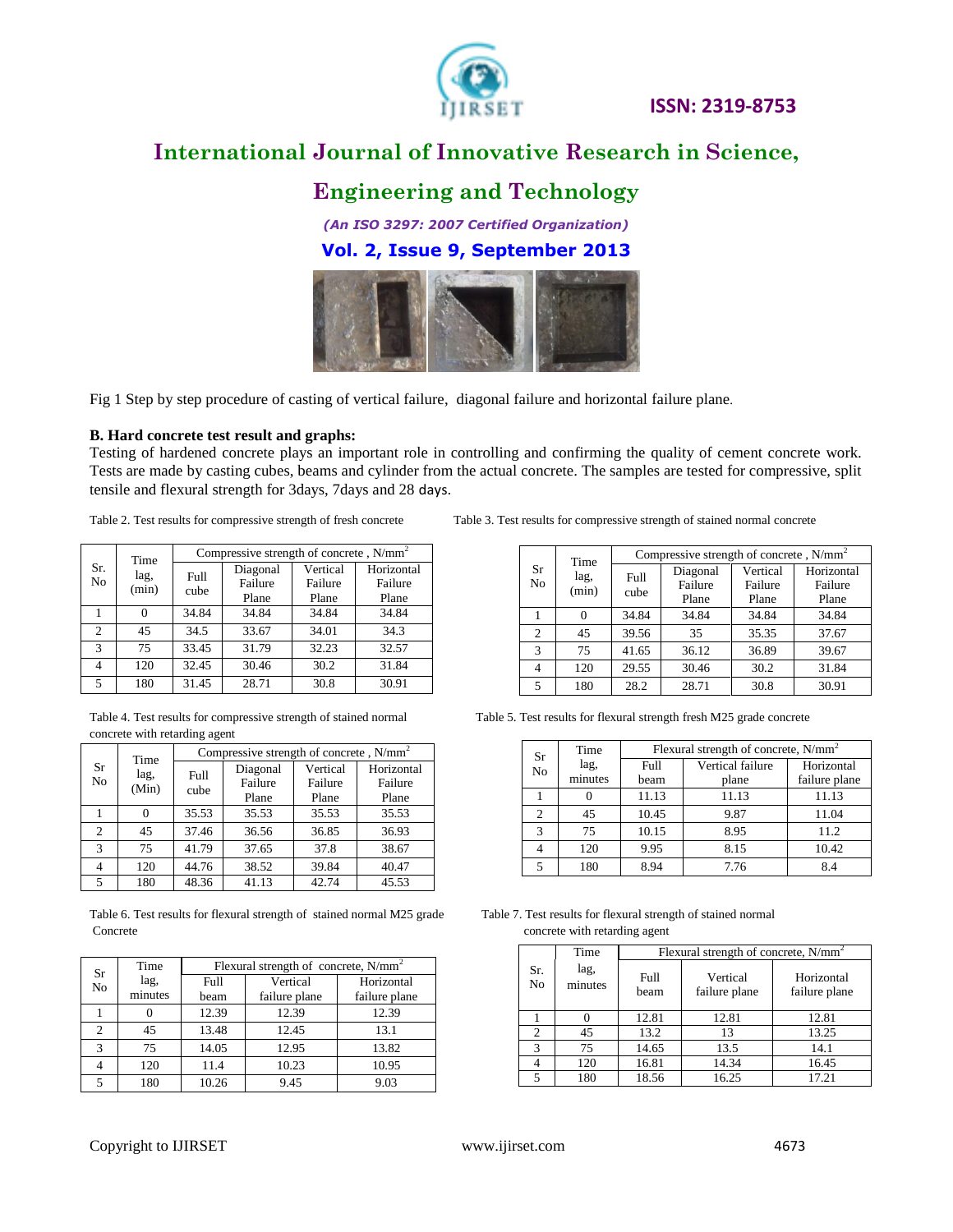

# **International Journal of Innovative Research in Science,**

### **Engineering and Technology**

*(An ISO 3297: 2007 Certified Organization)*

#### **Vol. 2, Issue 9, September 2013**

Table 8. Test results for Split tensile strength of fresh M25 grade Table 9. Test results for Split tensile strength of stained normal concrete concrete

|       |                      | Split tensile strength of concrete $N/mm^2$ |                           |  |
|-------|----------------------|---------------------------------------------|---------------------------|--|
| Sr No | Time lag,<br>minutes | Full cylinder                               | Vertical failure<br>plane |  |
|       |                      | 3.15                                        | 3.15                      |  |
|       | 45                   | 2.68                                        | 2.59                      |  |
|       | 75                   | 2.02                                        | 1.95                      |  |
|       | 120                  | 1.88                                        | 1.62                      |  |
|       | 180                  | 1.43                                        | 1.09                      |  |

| Sr             | Time lag, | Split tensile strength of concrete, $N/mm^2$ |                        |  |
|----------------|-----------|----------------------------------------------|------------------------|--|
| N <sub>0</sub> | minutes   | Full cylinder                                | Vertical failure plane |  |
|                |           | 2.67                                         | 2.65                   |  |
|                | 45        | 2.72                                         | 2.25                   |  |
| っ              | 75        | 3.15                                         | 2.68                   |  |
|                | 120       | 2.68                                         | 2.23                   |  |
|                | 180       | 2.28                                         | 1.92                   |  |

Table 10. Test results for Split tensile strength of stained normal concrete with retarding agent M25 grade concrete

| Sr<br>Time lag, |         | Split tensile strength of concrete, $N/mm^2$ |                        |  |
|-----------------|---------|----------------------------------------------|------------------------|--|
| N <sub>o</sub>  | minutes | Full cylinder                                | Vertical failure plane |  |
|                 |         | 3.18                                         | 3.81                   |  |
|                 | 45      | 3.94                                         | 3.87                   |  |
|                 | 75      | 3.93                                         | 4.55                   |  |
|                 | 120     |                                              | 4.88                   |  |
|                 | 80      | 5 49                                         |                        |  |



**Failure Plane Vertical Failure Plane Horizontal Failure Plane**

**0 45 75 120 180**

**Time Lag(min)**

**30 33 36**

**0 45 75 120 180**

**Time Lag(min)**

**0 10 20**

**with retarding agent Fresh concrte**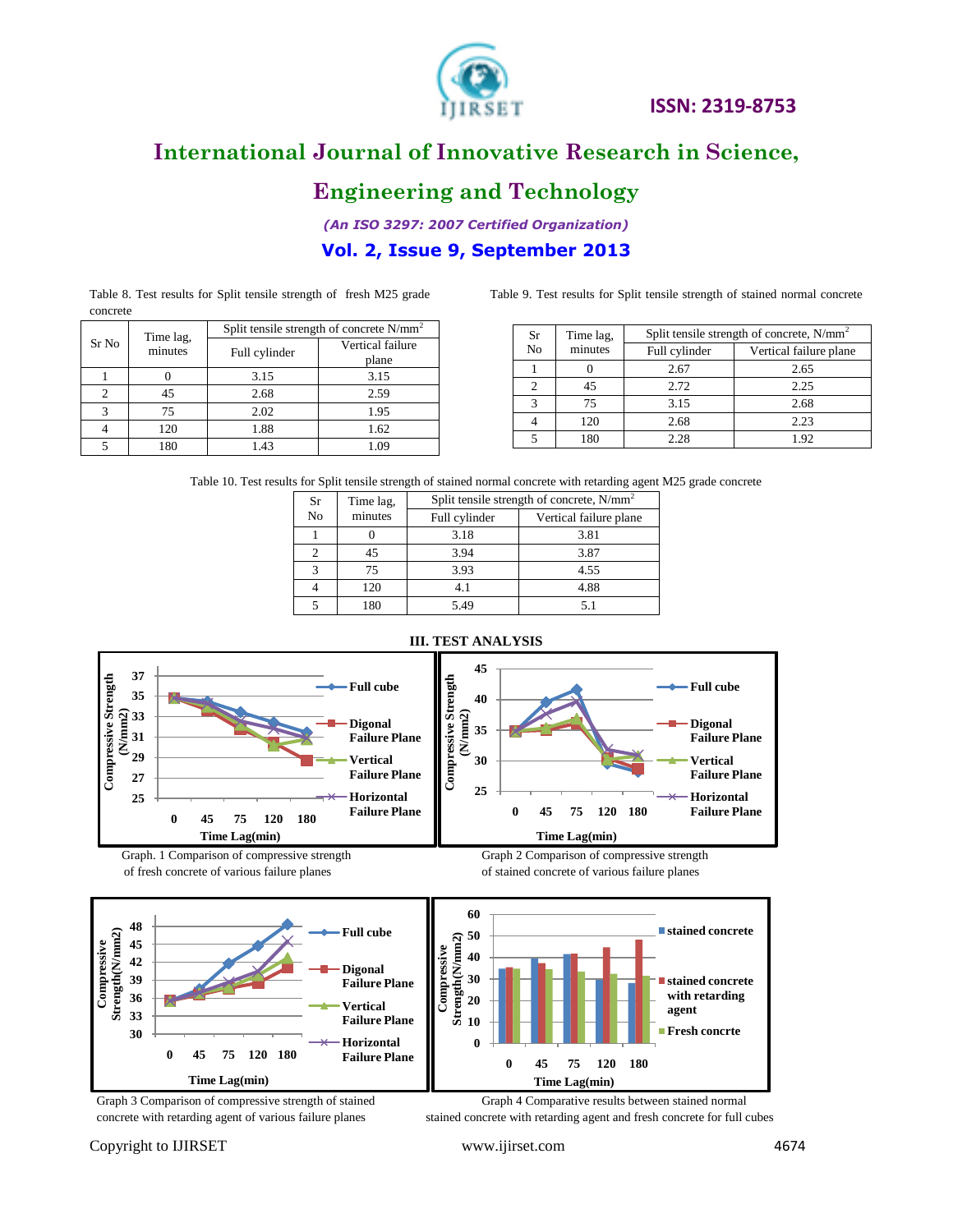

# **International Journal of Innovative Research in Science,**

### **Engineering and Technology**

*(An ISO 3297: 2007 Certified Organization)*

#### **Vol. 2, Issue 9, September 2013**



Graph 5 Comparative results between stained normal Graph 6 Comparative results between stained normal concrete, stained concrete with retarding agent and concrete, stained concrete with retarding agent fresh concrete for Horizontal failure plane and fresh concrete for Vertical failure plane



concrete, stained concrete with retarding agent and failure planes fresh concrete for Diagonal failure plane





Graph 9 Split tensile strength of stained normal Graph 10 Split tensile strength of stained normal concrete M25 grade concrete of various failure planes with retarding agent M25 grade concrete of various failure planes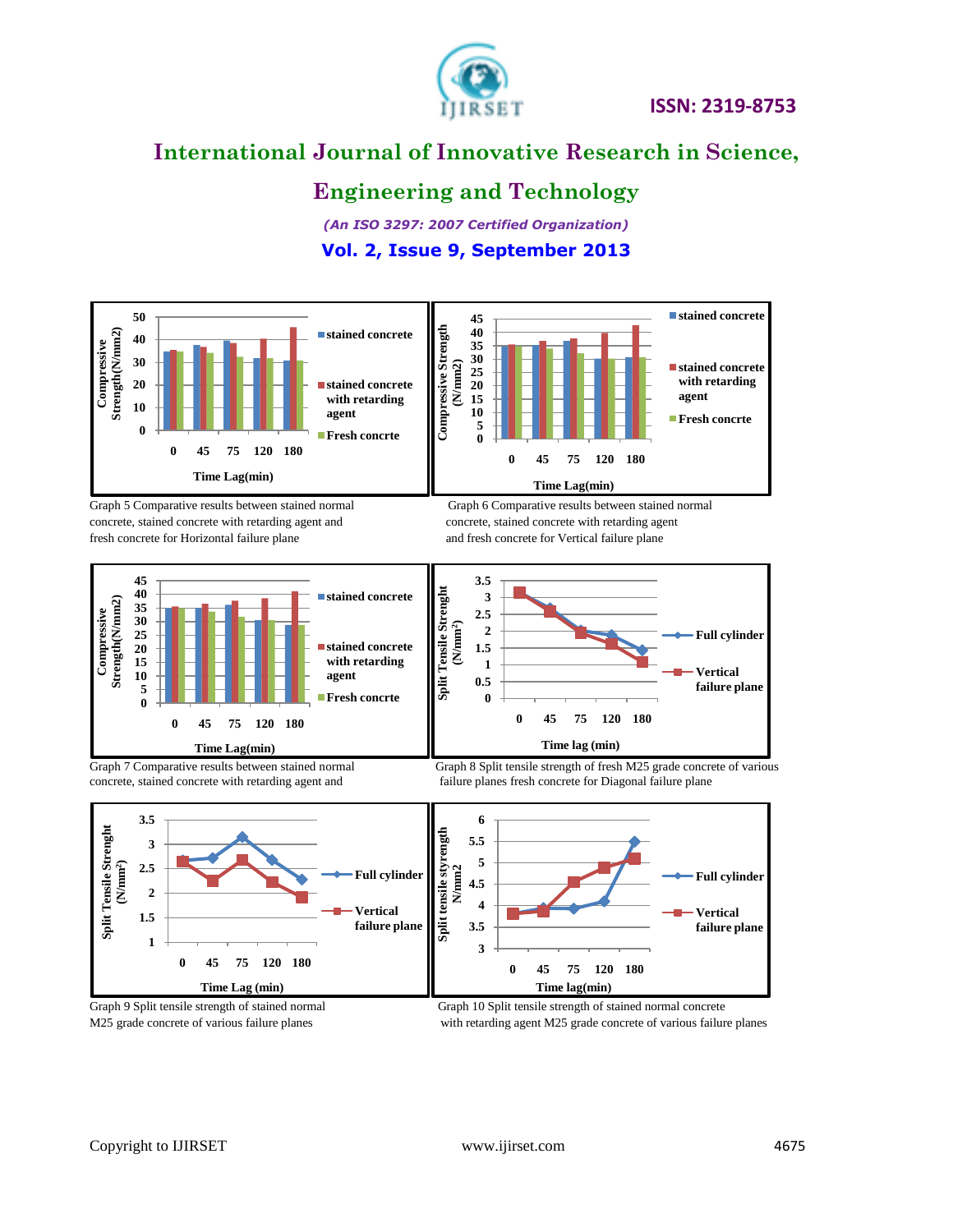

# **International Journal of Innovative Research in Science,**

## **Engineering and Technology**

*(An ISO 3297: 2007 Certified Organization)*

### **Vol. 2, Issue 9, September 2013**



Graph 11 Comparative results between stained normal Graph 12 Comparative results between stained normal concrete, stained concrete with retarding agent and concrete, stained concrete with retarding agent and fresh concrete for vertical failure plane









Graph 13 Flexural strength of fresh M25 Graph 14 Flexural strength of stained normal M25 grade concrete of various failure planes grade concrete of various failure planes



Graph 15 Flexural strength of stained normal concrete Graph 16 Comparative results between stained normal with retarding agent of various failure planes concrete, stained concrete with retarding agent

and fresh concrete for full beam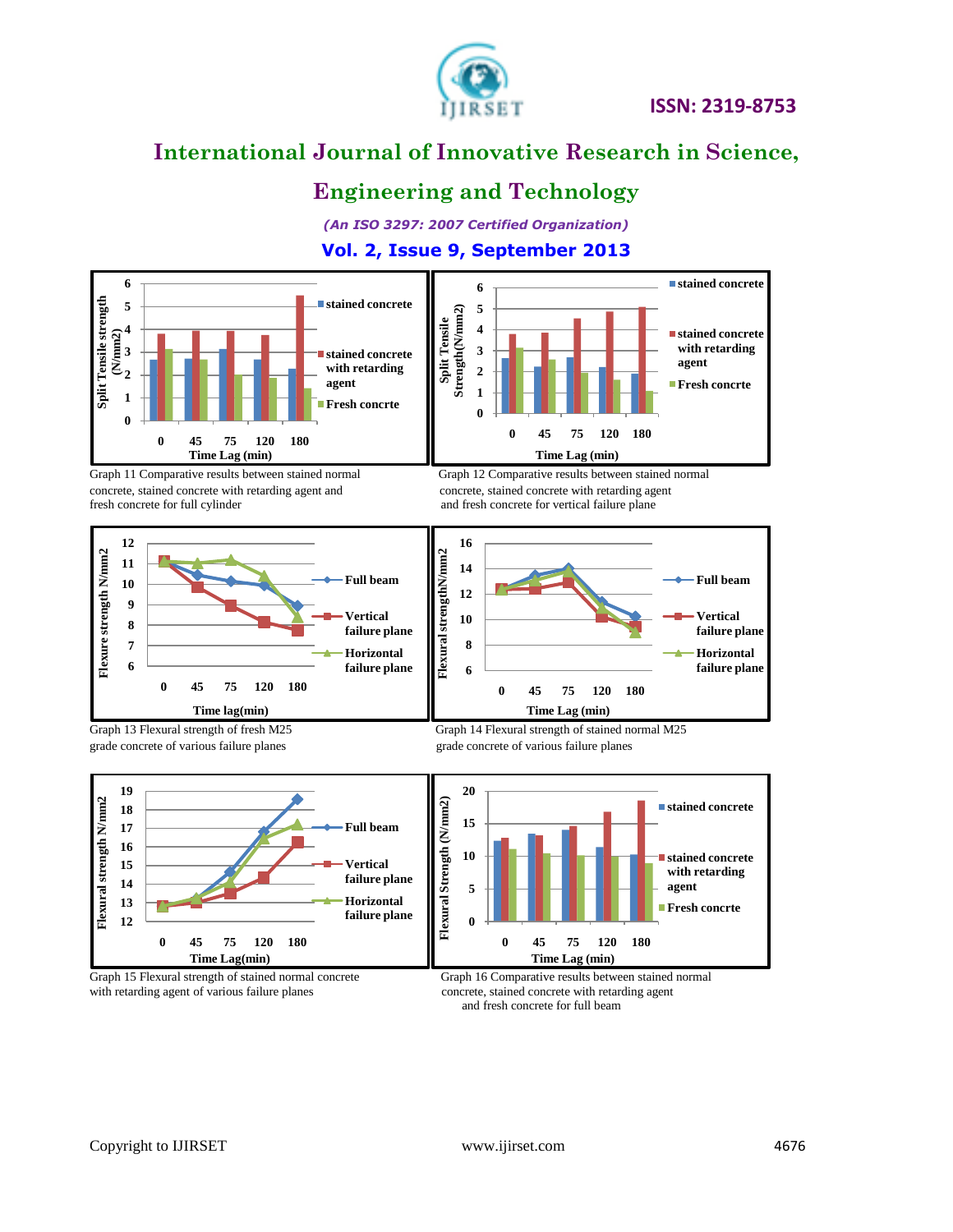

# **International Journal of Innovative Research in Science,**

## **Engineering and Technology**

*(An ISO 3297: 2007 Certified Organization)*

#### **Vol. 2, Issue 9, September 2013**



concrete, stained concrete with retarding agent stained concrete with retarding agent and and fresh concrete for vertical failure plane fresh concrete for horizontal failure plane

#### **Interpretation of results.**

- 1. Graph 1, 8 and 13 suggest that the compressive, flexure and split tensile strength of fresh concrete decrese at slower rate with the delay in casting. The horizontal failure plane performed better than the other planes. The decrease of compressive, flexure and split tensile strength in other cases may be due to improper bonding between the two layers as the water cement ratio varies in both the layers.
- 2. Graph. 2, 9 and 14 show the testing result of stained normal concrete graphically. We conclude that the strength of the full cubes, beams and cylinder is more than the cubes, beams, cylinder having failure plane. It can notice that compressive strength of full cubes, beams, cylinders increases initially and then decreases as the time lag between mixing and casting increases. The increase is reflected up to 75 min that is, the initial setting time of cement. Since most of the initial hydration take place within the initial setting time, the compressive, flexure and split tensile strength of the concrete decreases for the time lag exceeding the initial setting time. This observation was made for specimens with diagonal, horizontal and vertical failure plane.
- 3. So that to overcome this problem, we increased the IST and FST of the cement by adding 0.1% of sugar as a retarding agent. As a result, the strength of concrete increased even after 180 min delay in casting.
- 4. Graph 1, 8 and 13 suggest that the compressive, flexure and split tensile strength of fresh concrete decrese at slower rate with the delay in casting. The horizontal failure plane performed better than the other planes. The decrease of compressive, flexure and split tensile strength in other cases may be due to improper bonding between the two layers as the water cement ratio varies in both the layers.
- 5. Graph. 2, 9 and 14 show the testing result of stained normal concrete graphically. We conclude that the strength of the full cubes, beams and cylinder is more than the cubes, beams, cylinder having failure plane. It can notice that compressive strength of full cubes, beams, cylinders increases initially and then decreases as the time lag between mixing and casting increases. The increase is reflected up to 75 min that is, the initial setting time of cement. Since most of the initial hydration take place within the initial setting time, the compressive, flexure and split tensile strength of the concrete decreases for the time lag exceeding the initial setting time. This observation was made for specimens with diagonal, horizontal and vertical failure plane.
- 6. So that to overcome this problem, we increased the IST and FST of the cement by adding 0.1% of sugar as a retarding agent. As a result, the strength of concrete increased even after 180 min delay in casting.
- 7. It can be noticed from Graph 3, 10 and 15 that adding 0.1% of sugar as a retarding agent increase the setting time . As the result,a continuous increse in compressive, flexure and split tensile strength for full cubes, beams, cylinder and cubes, beams, cylinder with digonal, vertical, horizontal failure plane observed. The horizontal failure plane is again the best one among the cubes, bems and cylinder.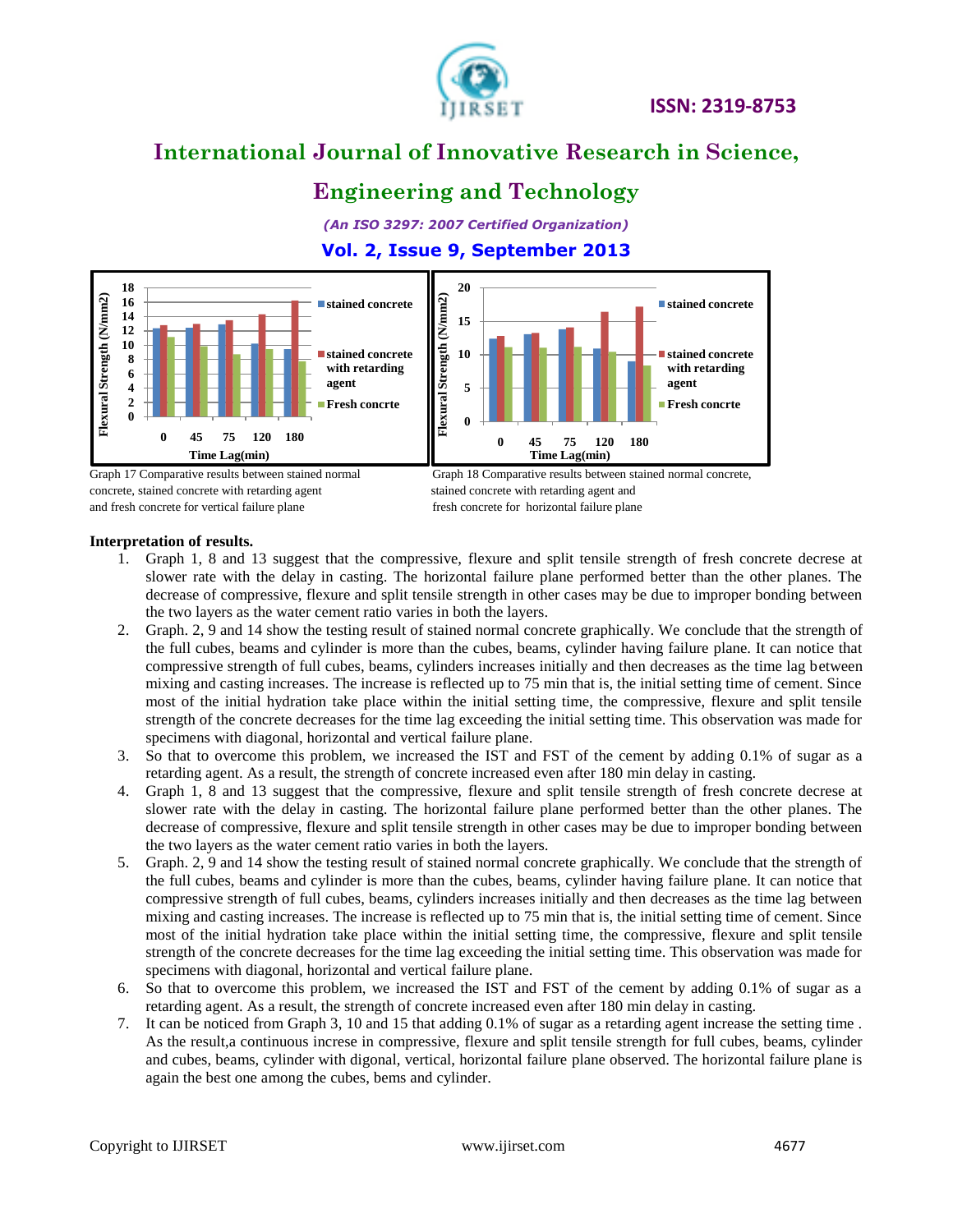

# **International Journal of Innovative Research in Science,**

### **Engineering and Technology**

*(An ISO 3297: 2007 Certified Organization)*

#### **Vol. 2, Issue 9, September 2013**

- 8. Graph 1, 2, 3, 8, 9, 10, 13, 14, and 15 shows that the percentage loss in compressive, flexure and split tensile strength was minimum in the case of horizontal failure plane as compared to digonal and vertical failure plane for different time intervals.
- 9. Only increse the setting time but also the compressive, flexure and split tensile strength of the failure planes increase with respect to time lag and the compressive, flexure and split tensile strength of fresh concrete decrease with respect to time lag.
- 10. Among all the observations it can be conclude that horizintal failure plane is best with respect to all failure planes.

#### **IV. CONCLUSION**

Following conclusion are drawn on the result discussed in the previous chapter:

- 1. As in the case of the stained normal concrete the strength of the concrete is increase till the initial setting time of cement (75 minutes) and later on for a time lag exceeding the initial setting time, it decreases.
- 2. From Experimental study it is observed that, In case of full cubes the compressive, split tensile, flexural strength for stained concrete with retarding agent compared with stained concrete without retarding agent increases by 19.62%,23.35% and 57.41% respectively.
- 3. From Experimental study it is observed that, In case of full cubes the compressive, split tensile, flexural strength for normal concrete compared with stained concrete without retarding agent decreases by 4.11%, 17.79% and 17.41% respectively.
- 4. From Experimental study it is observed that, In case of full cubes the compressive, split tensile, flexural strength for stained concrete with retarding agent compared with normal concrete increases by 19.84%, 33.46% and 47.52% respectively.
- 5. From Experimental study it is observed that, In case of horizontal failure plane the compressive, split tensile, flexural strength for stained concrete with retarding agent compared with stained concrete without retarding agent increases by 12.71%, 87.23% and 24.50% respectively.
- 6. From Experimental study it is observed that, In case of horizontal failure plane the compressive, split tensile, flexural strength for normal concrete compared with stained concrete without retarding agent decreases by 5.97%, 11.48% and 12.05% respectively.
- 7. From Experimental study it is observed that, In case of horizontal failure plane the compressive, split tensile, flexural strength for stained concrete with retarding agent compared with normal concrete increases by 16.58%, 52.72% and 29.27% respectively.
- 8. From Experimental study it is observed that, In case of vertical failure plane the compressive, flexural strength for stained concrete with retarding agent compared with stained concrete without retarding agent increases by 14.67% and 21.67% respectively.
- 9. From Experimental study it is observed that, In case of vertical failure plane the compressive, flexural strength for normal concrete compared with stained concrete without retarding agent decreases by 3.5% and 15.40% respectively.
- 10. From Experimental study it is observed that, In case of vertical failure plane the compressive, flexural strength for stained concrete with retarding agent compared with normal concrete increases by 15.85% and 41.05% respectively
- 11. In the case of stained normal concrete the compressive, flexure and split tensile strength reduced below the target mean strength (33.75 N/mm2) for a time lag exceeding the final setting time of cement i.e. 210 min.
- 12. The amount of retarding agent used in this study is about 0.1% of the total weight of cement as it is effective, after performing the setting time test.
- 13. Among the different failure planes the decrease in compressive, flexure and split tensile strength was least in the case of horizontal plane as compared to vertical and diagonal planes.
- 14. From Experimental study it is observed that after initial setting time also slump value is satisfactory after addition of retarding agent it will be helpful if there is delay in concreting